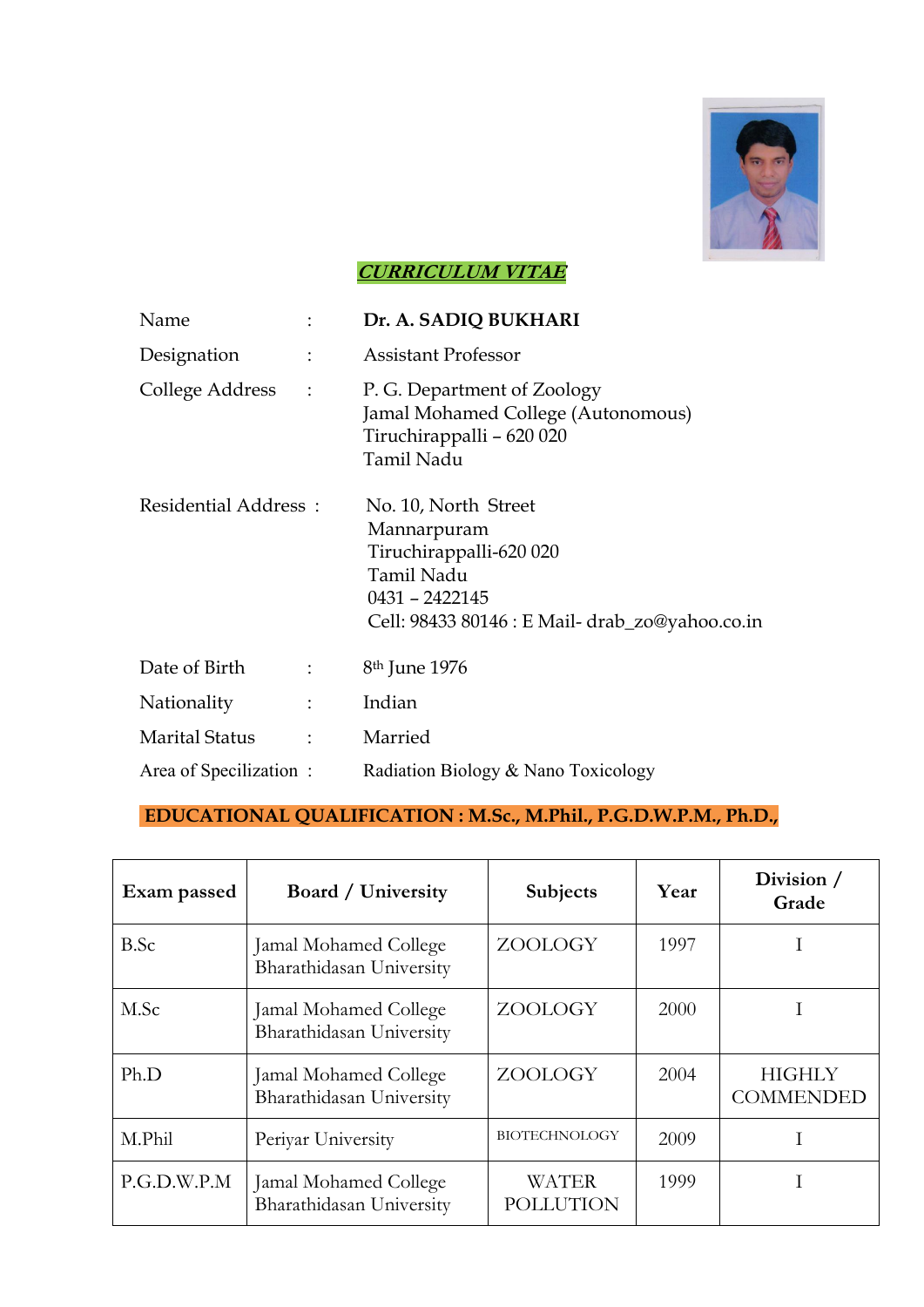## **RESEARCH EXPERIENCE:**

| <b>Research Stage</b>     | <b>Title of Work / Thesis</b>                                                                                                                                                          | University where the<br>work was carried out                           |
|---------------------------|----------------------------------------------------------------------------------------------------------------------------------------------------------------------------------------|------------------------------------------------------------------------|
| M.Phil<br>(Biotechnology) | Biochemical<br>Cultural and<br>Diversity of Pink- Pigmented<br>Methylotrophic Bacteria<br>from<br>Millipedes                                                                           | Periyar University, Salem                                              |
| Ph.D.                     | Studies on the Bioaccumulation<br>of Natrual Radionuclides in the<br>Seafood Organisms and Dose<br>Transfer to the Coastal Population<br>of Palk Strait, South East Coast of<br>India. | Jamal Mohamed College,<br>Bharathidasan University,<br>Tiruchirappalli |

## **HANDS ON TRAINING :**

| S.No. | Name of the Training                                                                 | Name of the sponsoring<br>agency                                                                                                                   |
|-------|--------------------------------------------------------------------------------------|----------------------------------------------------------------------------------------------------------------------------------------------------|
|       | Radiological Safety Aspects in the<br>Research Application of Ionising<br>Radiation  | Radiological Physics and<br>Advisory Division, Bhabha<br>Atomic Research Centre, Mumbai<br>& Indian Association for<br><b>Radiation Protection</b> |
|       | Introduction to Systems and Synthetic<br><b>Biology for Scientists and Engineers</b> | IIT, Bombay                                                                                                                                        |

## **AWARD:**

Recipient of Har Godind Khorana Best Young Scientist Award 2012-13 by Bose Science Society.

#### **SCHOLARSHIP :**

Received scholarship from Department of Collegate Education, Government of Tamil Nadu, for Ph.D., Research Study Ref. No. 27974/M2/02 dt. 30.01.2003.

## **TEACHING EXPERIENCE – 13 years**

- Worked as lecturer in P.G.Department of Zoology, Jamal Mohamed College in the leave management vacancy December 2003 to July 2006.
- From August 2006 to till date working as in the P.G.Department of Zoology, Jamal Mohamed College, Govt. Aided Staff.

Subjects Handling for the students of Bachelor, Master of Science in Zoology : Invertebrata, Chordata, Animal Physiology, Environmental Biology, Cell Biology, Radiation Ecology, Embryology, Microbiology, Nanotechnology. For students of Master of Philosophy in Zoology : Environmental Biology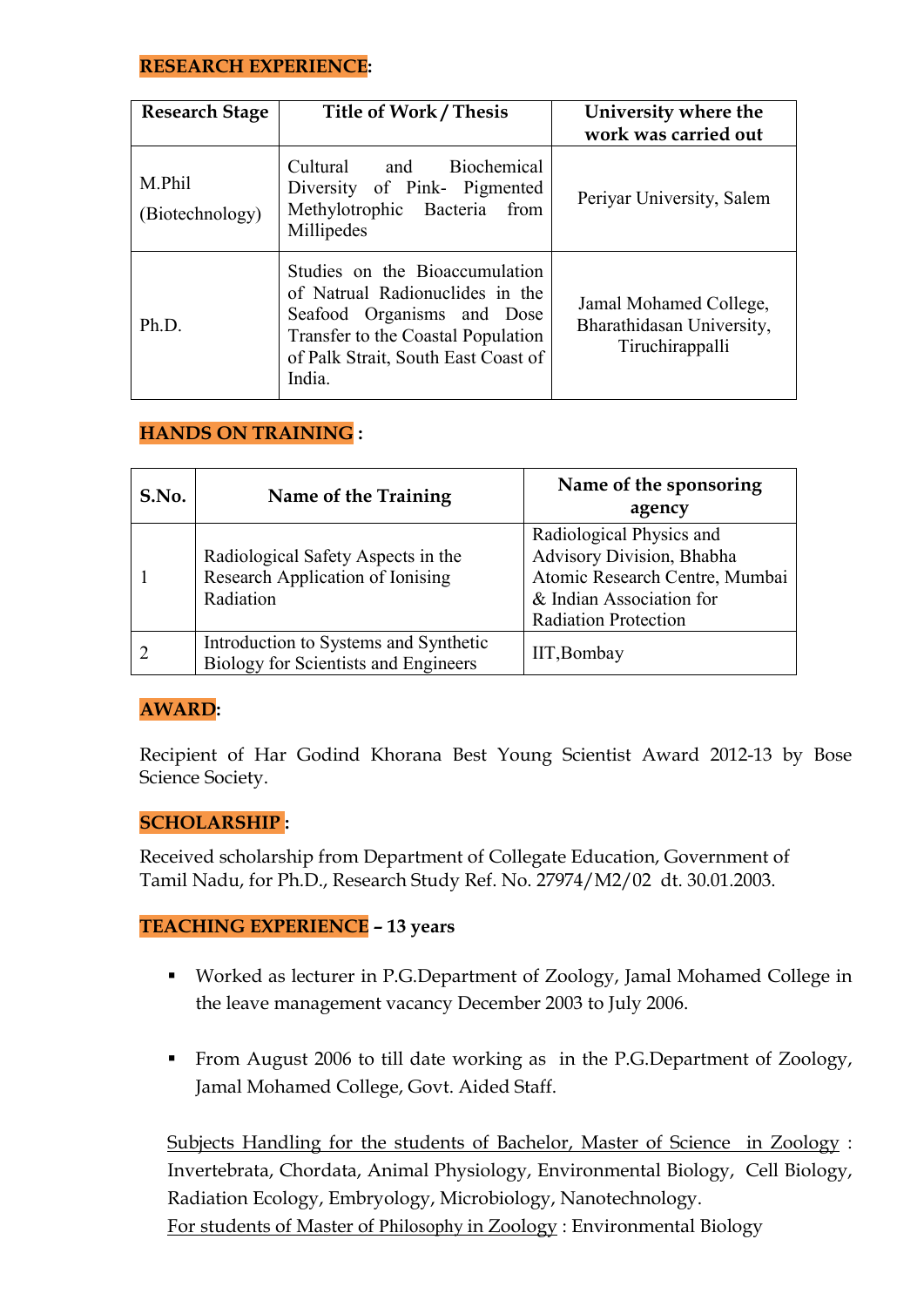# **ORIENTATION / REFRESHER COURSES ATTENDED :**

| S.No.                  | <b>Name of the Training</b>  | <b>Name of the Sponsoring</b><br>Agency    | <b>Place and Date</b>                                                    |
|------------------------|------------------------------|--------------------------------------------|--------------------------------------------------------------------------|
|                        | <b>Orientation Programme</b> | UGC-Academic Staff College                 | Bharathidasan University,<br>Tiruchirappalli<br>$03-11-2009-30-11-2009$  |
| $\mathcal{D}_{\alpha}$ | <b>Refresher Course</b>      | UGC-Academic Staff College                 | Bharathidasan University,<br>Tiruchirappalli<br>18-07-2014 to 07-08-2014 |
| $\mathcal{E}$          | Refresher Course             | UGC-HRDC, Academic<br><b>Staff College</b> | Pondicherry University,<br>Pondicherry<br>27-06-2015 to 17-07-2015       |

# **RESEARCH PROJECTS CARRIED OUT:**

| <b>Title of the Project Remarks</b>                                 | <b>Name of the Funding Agency</b>                                                            | <b>Duration Amount</b> |  |  |
|---------------------------------------------------------------------|----------------------------------------------------------------------------------------------|------------------------|--|--|
| <b>Principal Investigator:</b>                                      |                                                                                              |                        |  |  |
| Evaluation of effects of Ionizing                                   | Bhabha Atomic Research Centre,<br>Department of Atomic Energy                                | 2008-2012              |  |  |
| Radiation Dose on Aquatic Biota                                     | Government of India, Mumbai                                                                  | Rs.28.7 Lakhs          |  |  |
| Toxicological impact assessment                                     |                                                                                              |                        |  |  |
| of Nanoparticles of heavy metal<br>ions (Zn, Cd, As, Al, Ti and Hg) |                                                                                              | 2014-2017              |  |  |
| Aquatic biota – Algae<br>on                                         | Bhabha Atomic Research Centre,<br>Department of Atomic Energy<br>Government of India, Mumbai | $(On\text{-going})$    |  |  |
| (Selenastrum sp.), Zooplankton                                      |                                                                                              | Rs. 20 Lakhs           |  |  |
| $sp.$ )<br>Fish<br>(Daphnia<br>and                                  |                                                                                              |                        |  |  |
| (Oreochromis sp.)                                                   |                                                                                              |                        |  |  |
| <b>Co-Principal Investigator:</b>                                   |                                                                                              |                        |  |  |
|                                                                     |                                                                                              | 2012-2015              |  |  |
| Synergistic Effects and Health                                      | University Grants Commission                                                                 | $(on-going)$           |  |  |
| risk assessment of Radiation                                        | New Delhi                                                                                    |                        |  |  |
| dose among tobacco users.                                           |                                                                                              | Rs.10.31 lakhs         |  |  |
|                                                                     |                                                                                              |                        |  |  |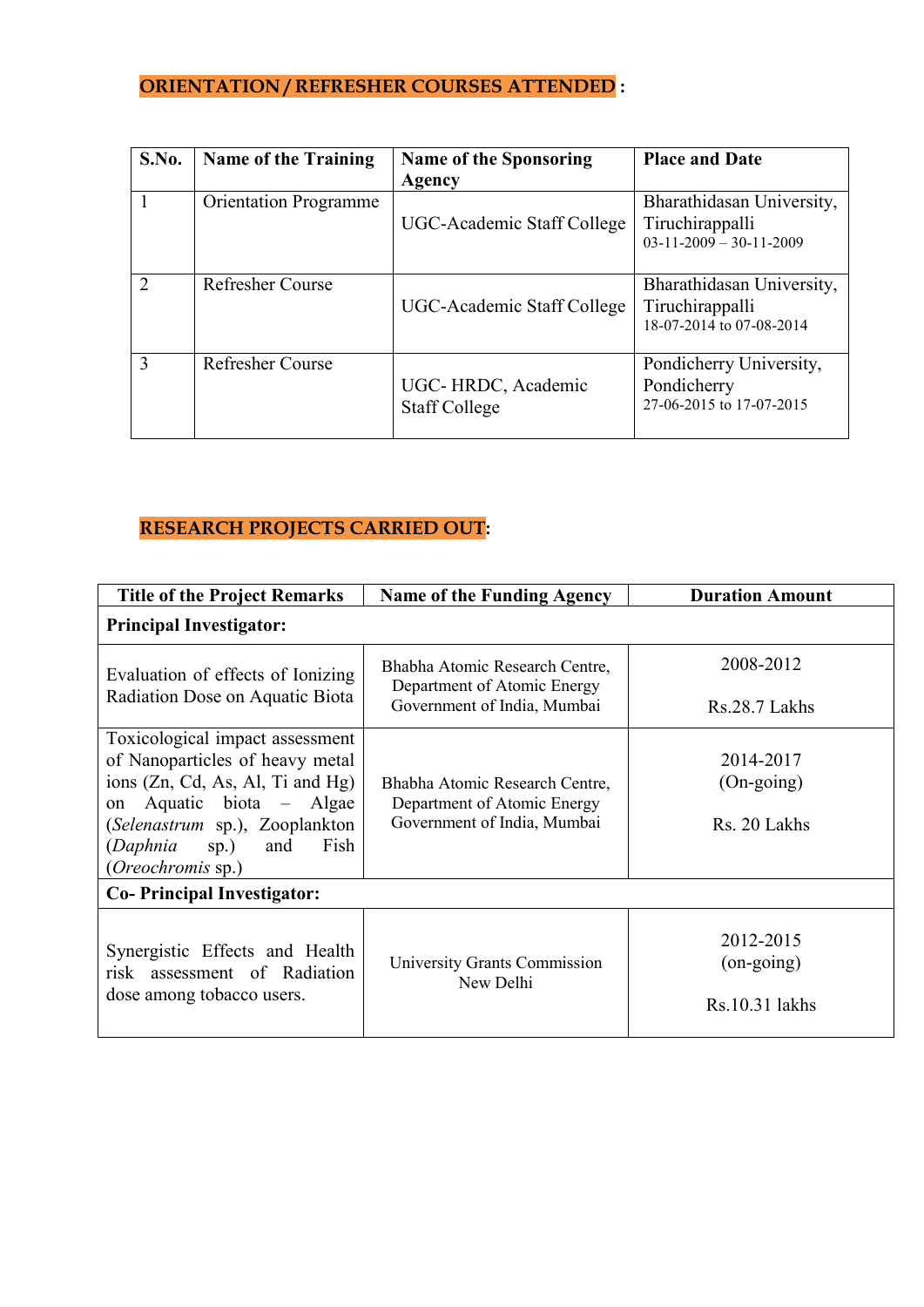#### **RESEARCH ADVISOR:**

#### **Ph.D. Programme:**

Recognised Guide of Bharathidasan University: Ref. No. 27720/Ph.D- /Zoology/R.A/Date:19-10-2007.

#### **Awarded : 3 Registered : 3**

#### **M.Phil., Programme:**

Recognised Guide of Bharathidasan University Ref. No.23934/M.Phil/RA/Zoology/2006/Dt.21-08-2006.

#### **Awarded: 12 Registered : 2**

#### **SEMINARS , CONFERENCES AND SYMPOSIA ORGANIZED :**

| SI. No         | Seminar, Conference and<br>Workshops | <b>Sponsored</b>            | <b>Dates</b>       |
|----------------|--------------------------------------|-----------------------------|--------------------|
|                | One day seminar on "Radiation and    | <b>University Grants</b>    |                    |
|                | Human Welfare"                       | Commission, New             | $26 - 3 - 2010$    |
|                |                                      | Delhi                       |                    |
| $\overline{2}$ | Two day BRNS & IANCAS                | Board of Research in        |                    |
|                | Workshop on "Radio Chemistry and     | <b>Nuclear Sciences</b>     |                    |
|                | Application of Radioisotopes"        | (BRNS) and The              | 18-9-2010 to 19-9- |
|                |                                      | Indian Association of       | 2010               |
|                |                                      | Nuclear Chemists and        |                    |
|                |                                      | Allied                      |                    |
|                |                                      | Scientists(IANCAS)          |                    |
| 3              | National Conference on Current       | Association of              |                    |
|                | Challenges in Environment            | Environmental               | $7 - 3 - 2013$     |
|                | $(NC3E-2013)$                        | <b>Analytical Chemistry</b> |                    |
|                |                                      | of India (AEACI),           |                    |
|                |                                      | BARC, Mumbai                |                    |
| $\overline{4}$ | Seminar of Environment and           | Bhabha Atomic               | 19-9-2014          |
|                | Resource Management                  | Research Centre,            |                    |
|                |                                      | Mumbai                      |                    |

#### **COUNTRY VISITED :**

Birmingham, Oxford – United kingdom.

#### **MEMBERSHIP OF PROFESSIONAL BODIES :**

- 1. Advisory Editorial board for International Journal of Pure and Applied Zoology Research Journal.
- 2. Association of Analytical Chemistry of India, BARC, Mumbai
- 3. Indian Society for Radiation Biology, Mumbai
- 4. Bose Science Society, Pudukkottai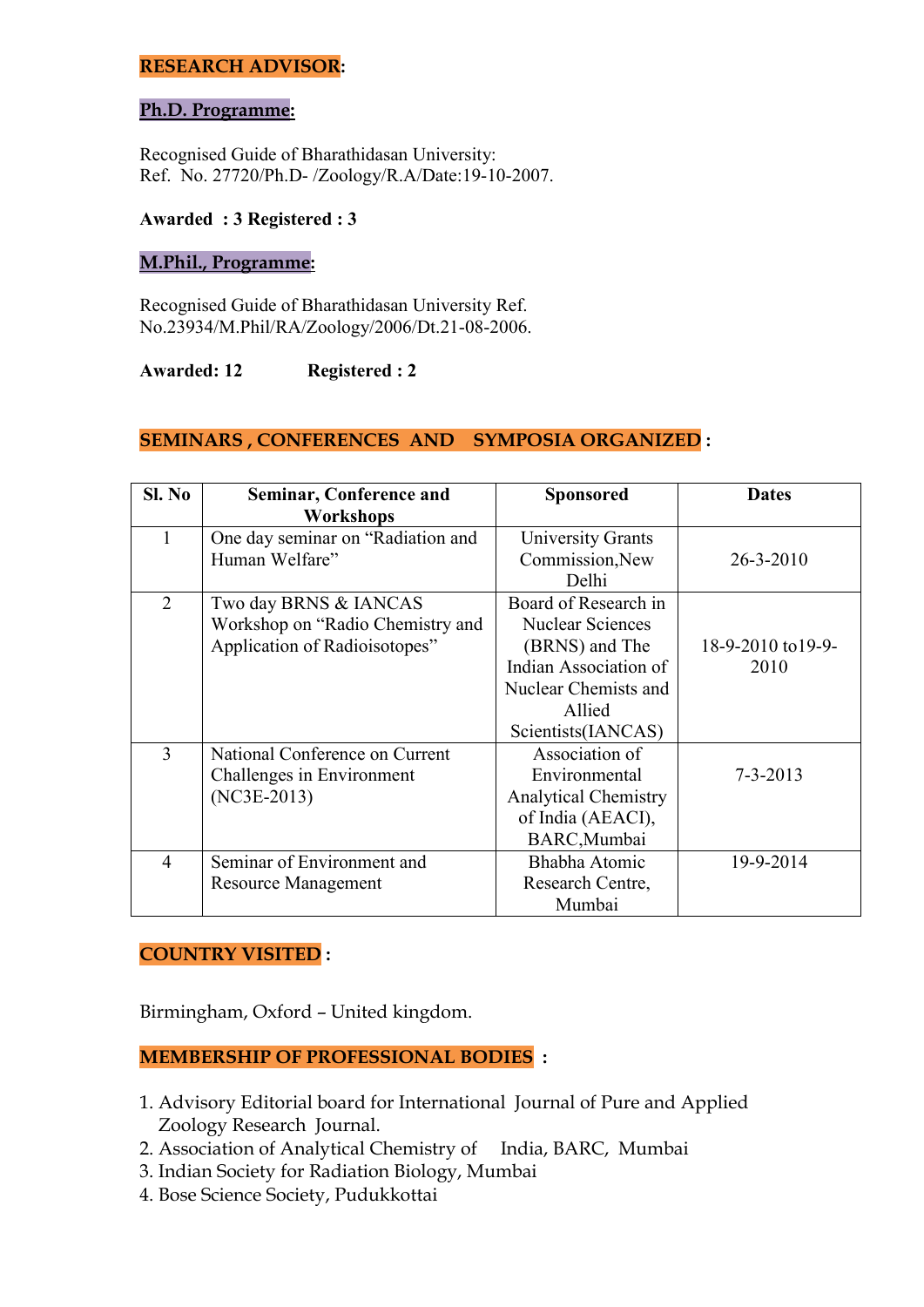**Paper - Journals : 8 Proceedings – 9**

### **BOOK:**

Environmental Radioactivity Nturalradionuclides in the soil. M. Saiyad Musthafa, **A. Sadiq Bukhari,** H.E. Syed Mohamed Lambert Academic Publishing. 2011, ISBN: 978-3-8465-3702-2.

#### **JOURNAL: Papers**

- 1. R.Krishnamoorthy, R., Syed Mohamed.H.E., **Sadiq Bukhari,A**., Shahul Hameed,M.M., Shahul Hameed,P., Radiological Studies in Koraiyar River Ecosystem, Tiruchirappalli. J.Ecotocicol. Environ. Monit. 18(6) 573-580 (2008). ISSN:0971-0965-08-18-573.
- 2. **A. Sadiq Bukhari**, H. E. Syed Mohamed, K.V. Broos, A. Stalin, R. K. Singhal, P. Venubabu., Histological varaiations in liver of freshwater fish Oreochromis mossambicus exposed to 60CO gamma irradiation. Journal of Environmental Radioactivity.113(2012) 57-62.
- 3. A. Stalin, K.V. Broos, **A. Sadiq Bukhari**, H.E. Syed Mohamed, R. K. Singhal,P. Vevu-babu., Morphological and Histological studies on freshwater prawn Macrobranchium rosenbergii (de man) irradiated with 60CO gamma radiation. Aquatic Toxicology, 144-145(2013) 36-49.
- 4. A. Stalin, K.V. Broos, **A. Sadiq Bukhari**, H.E. Syed Mohamed, R. K. Singhal,P. Vevu-babu., Effects of 60CO gamma irradiation on behavior and gill histoarchitecture of giant fresh water prawn Macrobranchium rosenbergii (de man)., Ecotoxicology and Environmental Safety 92(2013) 155-160.
- 5. K.V. Broos., A.Stalin, **A. Sadiq Bukhari**, H.E. Syed Mohamed., Haematological Alteration in Oreochromis mossambicus after Exposure to 60CO Gamma irradiation. Indian jouranal of Natural Science. Vol.4/Issue 25/August 2014. ISSN: 0976- 0997
- 6. Suganthi P, Murali M, **Sadiq Bukhari A**, Syed Mohamed HE, Basu H, Singhal R.K. Behavioural and Histological variations in Oreochromis mossambicus after exposure to ZnO Nanoparticles. International Journal of Applied Research 2015; 1(8): 524-531. ISSN Print:2394-7500 ,ISSN Online:2394-5869.
- 7. Suganthi P, Murali M, **Sadiq Bukhari A**, Syed Mohamed HE, Basu H, Singhal R.K., Haematological studies on freshwater Tilapia treated with ZnO nanoparticles. Journal of Advanced Applied Scientific Research-Vol-1-1-May- 2015:41-67. ISSN:2454-3225.
- 8. Suganthi P, Murali M, **Sadiq Bukhari A,** Syed Mohamed HE, Basu H, Singhal R.K., Morphological and Liver Histological effects of ZnO Nanoparticles on Mozambique Tilapia. Journal of Advanced Applied Scientific Research - Vol-1-1- May-2015:68-83 . ISSN:2454-3225.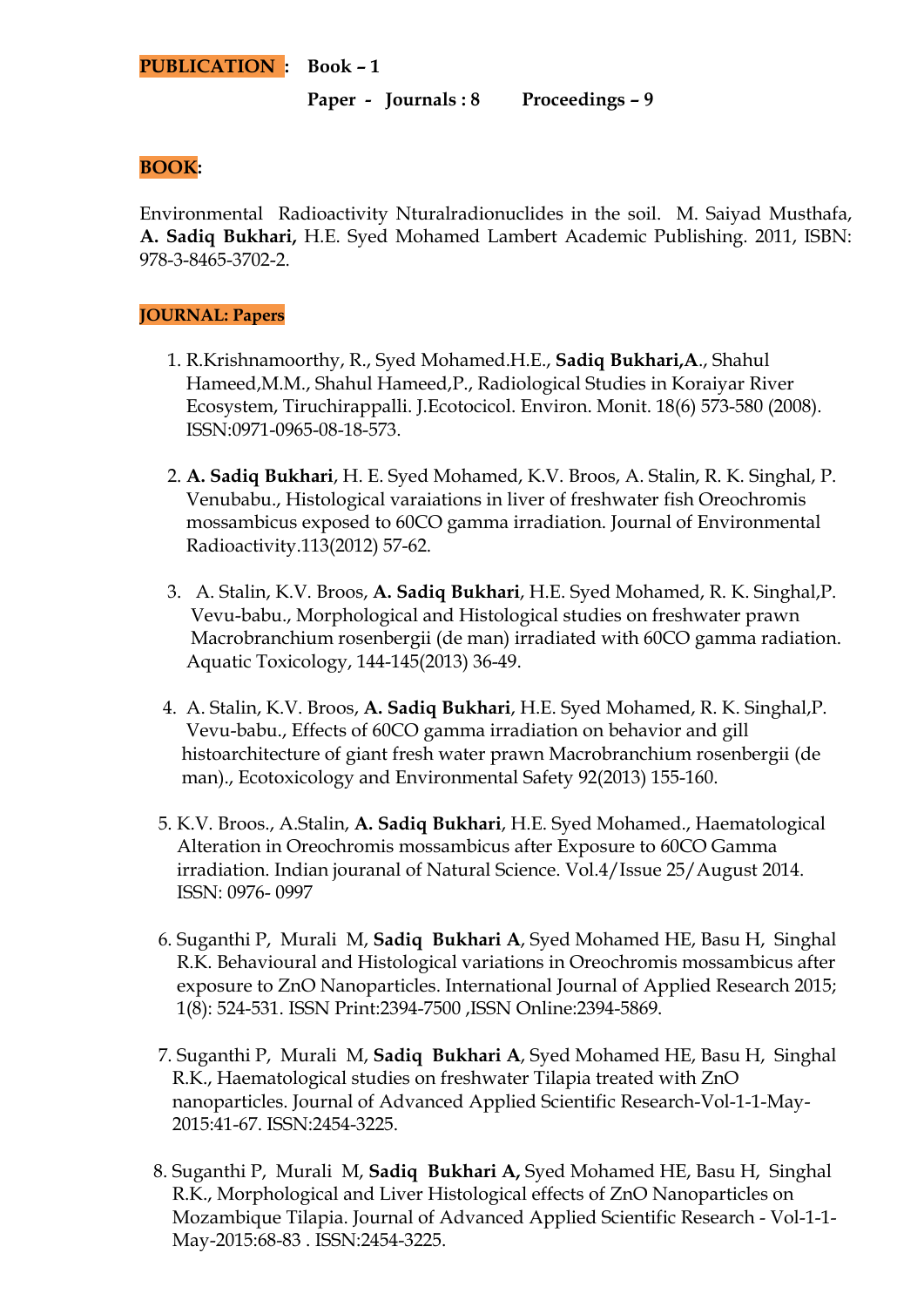#### **PROCEEDINGS: Papers**

- 1. Shahul Hameed, M.M., **Sadiq Bugari,A.,** Masilamani,V., Ravikumar, S., and Shahul Hameed, P., 2002. Bioaccumulation of Polonium-210 in the chosen organisms of Thondi Coast, Palk Strait. Proceedings of Eleventh Nat.Sym. Env., Udaipur. pp. 75-78.
- 2. **Sadiq Bugari, A.,** Shahul Hameed, M.M., Ravimankam ., Shahul Hameed. P., 2003 Radiation Ecology of Palk Strait, Journal of Radiation Protection and Environment Vol. 26,(1-2): 473 – 477.
- 3. Krihnamoorthy.R, **Sadiq Bukhari.A,** Ravi Kumar.S and Shahul Hameed. P., 2004. "A study on the distribution of naturally occurring radionuclides in the ecosystem of Athangarai estuary, Palk Strait." Proceeding of National Seminar on New Frontiers in Marine Biosciences Research (Allied publication), Chennai. 187-194.
- 4. Shahul Hameed, M.M., **Sadiq Bukhari, A.** Shahul Hameed. P., Study on the bioaccumulation of Polonium – 210 and Lead – 210 in the abiotic and biotic components of Palk Strait, South East Coast of India. Proceeding of the 11th International congress of the International Radiation Protection Association (IRPA 11) .
- 5. Raja.P., **Sadiq Bukhari,A.,** Krishnamoorthy.R., Shahul Hameed. M.M., and Shahul Hameed. P., 2004. A study on the distribution of alpha emitting radionuclides, Polonium-210 in the Pitchavaram mangrove forest, Southeast coast of India (Bay of Bengal). Proceeding of the 12th National Symposium on Environment.
- **6.** Shahul Hameed, P., **Sadiq Bukhari,A.,** Shahul Hameed, M.M., Measurement of Primordial Radionuclides Distribution in the Coastal Sediments of Palk Strait, South East Coast of India. Journal of Environmental Geochemistry, Vol. 8 No. 1&2, pp. 372-374, 2005.
- 7. **Sadiq Bukhari,A.,** Krishnamoorthy.R., Syed Mohamed, H.E., Rajasekaran, T., Raja, P., Shahul Hameed. M.M., and Shahul Hameed. P., Thermal Tolerance Study in the fresh water mussel *Lamellidens Marginalis* Proc. of Nat. Sem. Atom. Energ. Env. Human Wel. 2005, pp 68-70.
- 8. Ravimanickam, T., Krishnamoorthy.R., **Sadiq Bukhari,A.,** Shahul Hameed. M.M., and Shahul Hameed. P., A study on the distribution of natural radionuclides Polonium-210 in the ecosystem of Mandapam coast (Palk Strait) Proc. of Nat. Sem. Atom. Energ. Env. Human Wel. 2005, pp 73-76.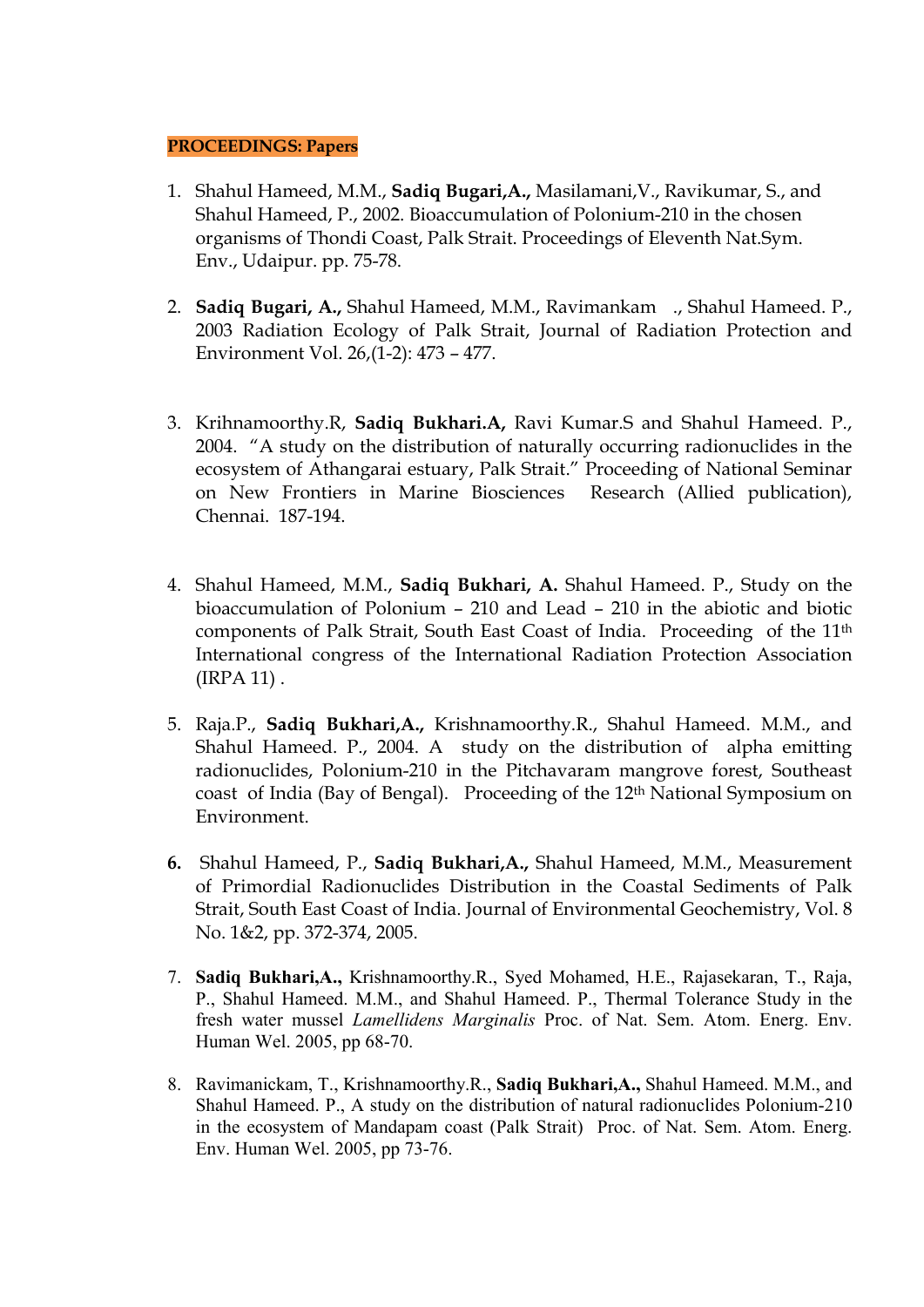- 9. Shahul Hameed. M.M., **Sadiq Bukhari,A.,** Firoz.O., Saiyad Mustafa, M., and Shahul Hameed. P., Measurement of Ambient Gamma Radiation levels in Tiruchirappalli City Proc. of Nat. Sem. Atom. Energ. Env. Human Wel. 2005, pp 80-82.
- 10. Saiyad Musthafa.M., Shahul Hameed,M.M., **Sadiq Bukhari.A.,** Shahul Hameed.P., A study on the Distribution of Primordial Radionuclides in Soil Samples of Tiruchirappalli City Environment, India. Environmental Geochemistry, Vol.9,No.2,pp13-20,2006.

#### **SEMINARS / CONFERENCES / SYMPOSIA / WORKSHOP ATTENDED**

### **INTERNATIONAL :**

 1. Participated in the **International Conference on Effects of Low Dose Radiation**, The Future for Radiation Protection"- 2009, Nuclear Institute, London, Birmingham, United kingdom. 3-2-2009 – 5-2-2009.

#### **NATIONAL:**

- 1. Participated in the **National Science Day Celebration** Conducted by Bharathidasan University at Baharathidasan University, Tiruchirappalli on 10th July. 2001
- 2. Participated in the **National Seminar on Atomic Energy, Ecology and Environment**, sponsored by the Board of Research in Nuclear Sciences, Department of Atomic Energy and Atomic Energy Regulatory Board, Govt. of India at Jamal Mohamed College, Tiruchirappalli during February, 8 - 9, 2001.
- 3. Participated in the "**National Workshop on Radiochemistry and Application of Radioisotiopes** ", sponsored by board of research in nuclear sciences ,DAE .held at St.Joshope College Tiruchirappalli during March 29 – April 7 , 2001.
- 4. Participated in one day workshop on "**Earth quake hazard awarness**" conducted by Department of Geology, Bharathidasan University, at Bharathidasan University, Tiruchirappalli on 24th November 2001.
- 5. Participated in state level U.G.C sponsored seminar on "**water pollution and public health**" conducted by Department of Botany, H.H. Raja's college, Pudukkottai 14<sup>th</sup> and 15<sup>th</sup>, December 2001.
- 6. Participated in the **National Symposium on Thermal Ecology**, sponsored by the Board of Research in Nuclear sciences, Department of Atomic Energy, Mumbai, at Sri Paramakalyani Centre for Environmental Sciences, Manonmanium Sundaranar University, Tirunelveli during February 1-2, 2002.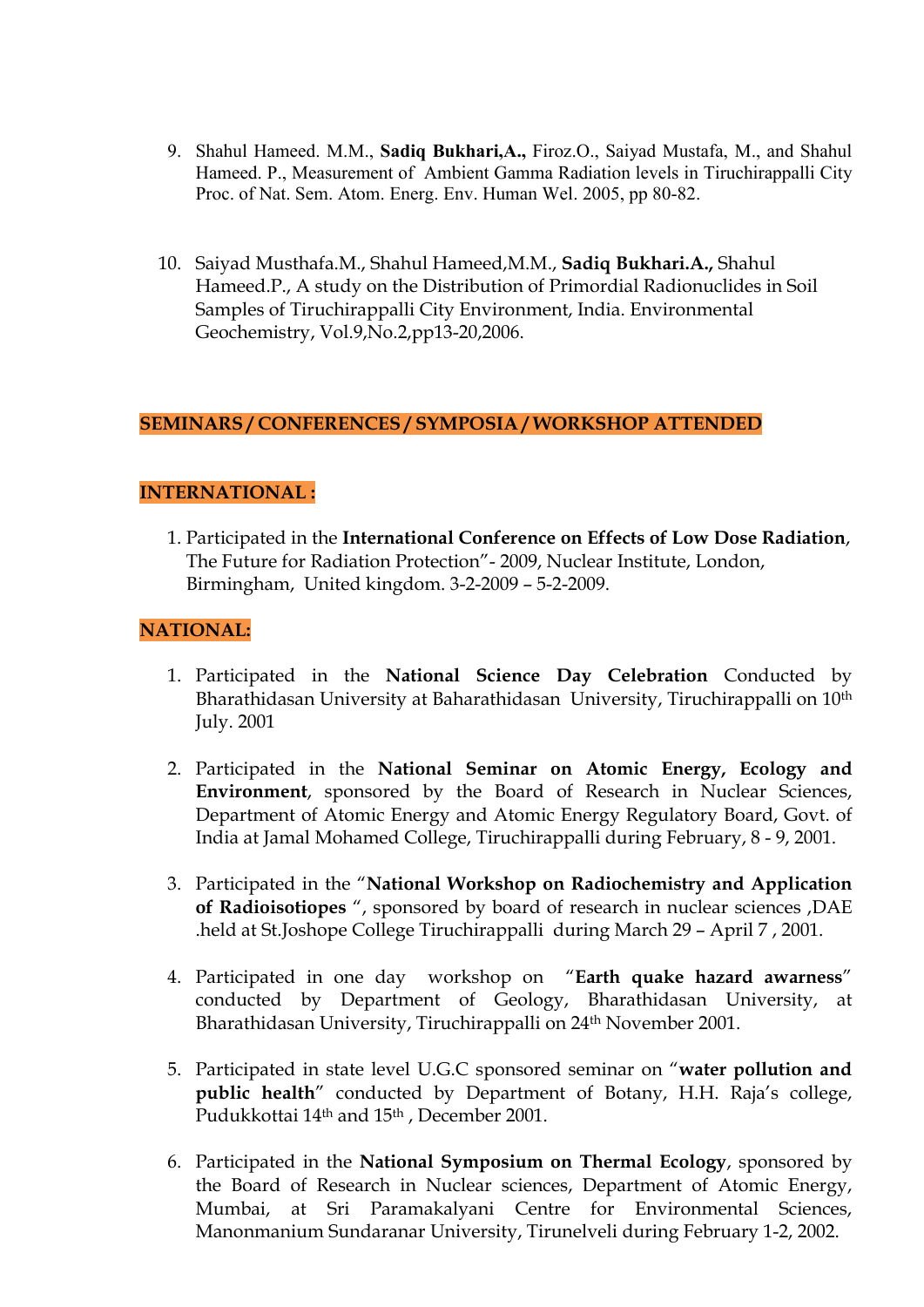- 7. Participated in the **National Seminar on Coastal Environment**, sponsored by the University Grants Commission, New Delhi at Department of Geology, National College, Tiruchirappalli during February, 15 - 16, 2002.
- 8. Participated and presented a paper in the **National conference on Radiation Exposure control at Nuclear Fuel cycle Facilities Radiation Installations**. Organized by Indian Association for Radiation Protection (Kalpakkam chapter), in Kalpakkam (IGCAR) during March 5-7 , 2003
- 9. Participated in the **U**GC sponsored workshop on "**Electrophoretic and Immunological Techniques** " form 2-12th June 2004 organised by P.G. Department of Zoology, Jamal Mohamed College, Tiruchirppalli.
- 10. Participated in the AICTE sponsored one day workshop on **" Environment and pollution awarness** conducted by Shri Angalamman College of Engineering and Technology Siruganoor, Tiruchirappalli on 10<sup>th</sup> July 2004.
- 11. Participated and presented a paper in the **Fourteenth National Symposium on Environment (NSE-14)** Organized by Department of Physics, Osmania University, Hyderabad and Health, Saftey & Environment Group, Bhabha Atomic Research Centre, Mumbai at Osmania University, Hyderabab, during June 5-7, 2005
- 12. Participated and presented a paper in the **National Seminar On Atomic Energy, Environment and Human Welfare** Organized by Environmental Research Centre, P.R.Engineering College, Thanjavur sponsored by Atomic Energy Regulatory Board, Board of Research in Nuclear Sciences, Dept. of Atomic Energy, Mumbai during August 25-26, 2005.
- 13. Participated in the one day state level seminar on R**ecent trends in microbiology** organized by Kurinji College of Atrs and Science, Tiruchirappalli during 3rd February 2006.
- 14. Participated in the UGC-SOSIP sponsored "**one day seminar on biotechnology and bioinformatics** conducted by Rajah Serfoji Government College , Thanjavur on 10th feb 2006
- 15. Participated in the **National on human perspectives of Biotechnology**, conducted by Mahendra Arts and science college, Kalippatti, Namakkal during February 11-12, 2006.
- 16. Participated in Three days workshop on "**Curriculum Development and Evaluation**" organized by UGC-Academic staff college Bharathidasan University conducted by Jamal Mohamed College during 2-4 March 2006.
- 17. Participated in the **Traning programme in application of GIS and RS in environmental management** , sponsored by ISRO-NNRMS and conducted Bharathiar University Department of Environmental Sciences Coimbatore during  $20<sup>th</sup>$  June –  $3<sup>rd</sup>$  July 2006.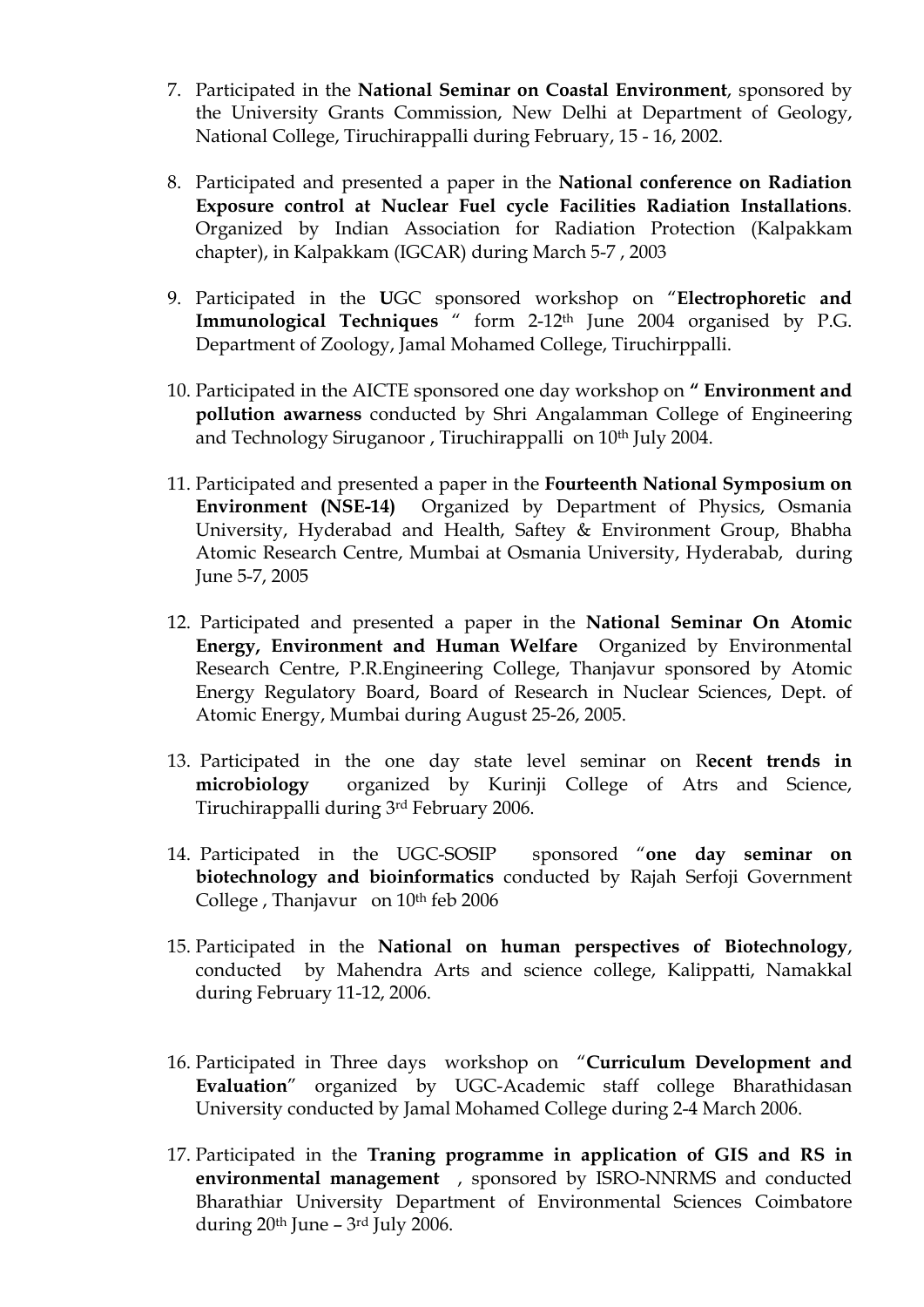- 18. Participated in the National Seminar on "**Environmental Biosensor"- 2007** Loyola Institute of Frontier Energy(Life), Loyola College, Chennai- 600 034. Loyola College, Chennai- 600 034. 11 and 12 January 2007.
- 19. Participated in the One day workshop on **"Environmental Laws" -2008** C.P.R.Environmental Education Centre Jamal Mohamed College- (Autonomous) Tiruchirappalli, 29-02-2008.
- 20. Participated in the The National Symposium on **'Challenging Aspects in Environmental & Molecular Biotechnology"- BIO 'X' POSE '08** Pavendar Bharathidasan College of Arts & Science, Tiruchirappalli. -620 024, 08 February 2008.
- 21. Participated in the **Workshop on Promotion of Research and Faculty development in Technical Institutions (WPRFD-2008)** Anna University- Tiruchirappalli Catalized by Tamilnadu State Council for Science and Technology, Chennai. Environmental Research Centre and Entrepreneurhip Development Cell, J.J. College of Engineering and Technology, Tiruchirappalli. 07 February 2008.
- 22. Participated in the International Conference on "**Peaceful Uses of Atomic Energy"-2009** Department of Atomic Energy, India, International Atomic Energy Agency and India Nuclear Society. Vigyan Bhavan, New Delhi. September 29- October 1, 2009.
- 23. **IWWA- Chennai Water Convention 2011"** Indian Water Association (IWWA) Mumbai First Regional Awareness Conference at Tiruchirappalli. 17.07.2010.
- 24. Participated in the National level seminar- **"Quality enhancement in teaching, Research and Extension in higher education institutions- Prospects and Problems"-2010** Jamal Mohamed College-(Autonomous), Tiruchirappalli-20 April 15 & 16, 2010.
- 25. Participated in the State Level Seminar on **"Examination Reforms"- 2010** University Grants Commission, New Delhi Jamal Mohamed College- (Autonomous) Tiruchirappalli-20. March 12, 2010.
- 26. Participated in the One day workshop on **"Environmental Laws" -2010** C.P.R. Environmental Education Centre , Jamal Mohamed College- (Autonomous) Tiruchirappalli -20. 16 February, 2010.
- 27. Participated in the "**Three day workshop on Training of Placement officers"-** 2010 Jamal Mohamed College-(Autonomous), Tiruchirappalli-20 , Guidance, Counseling and UGC Coaching centre. 1 to 3 February 2010.